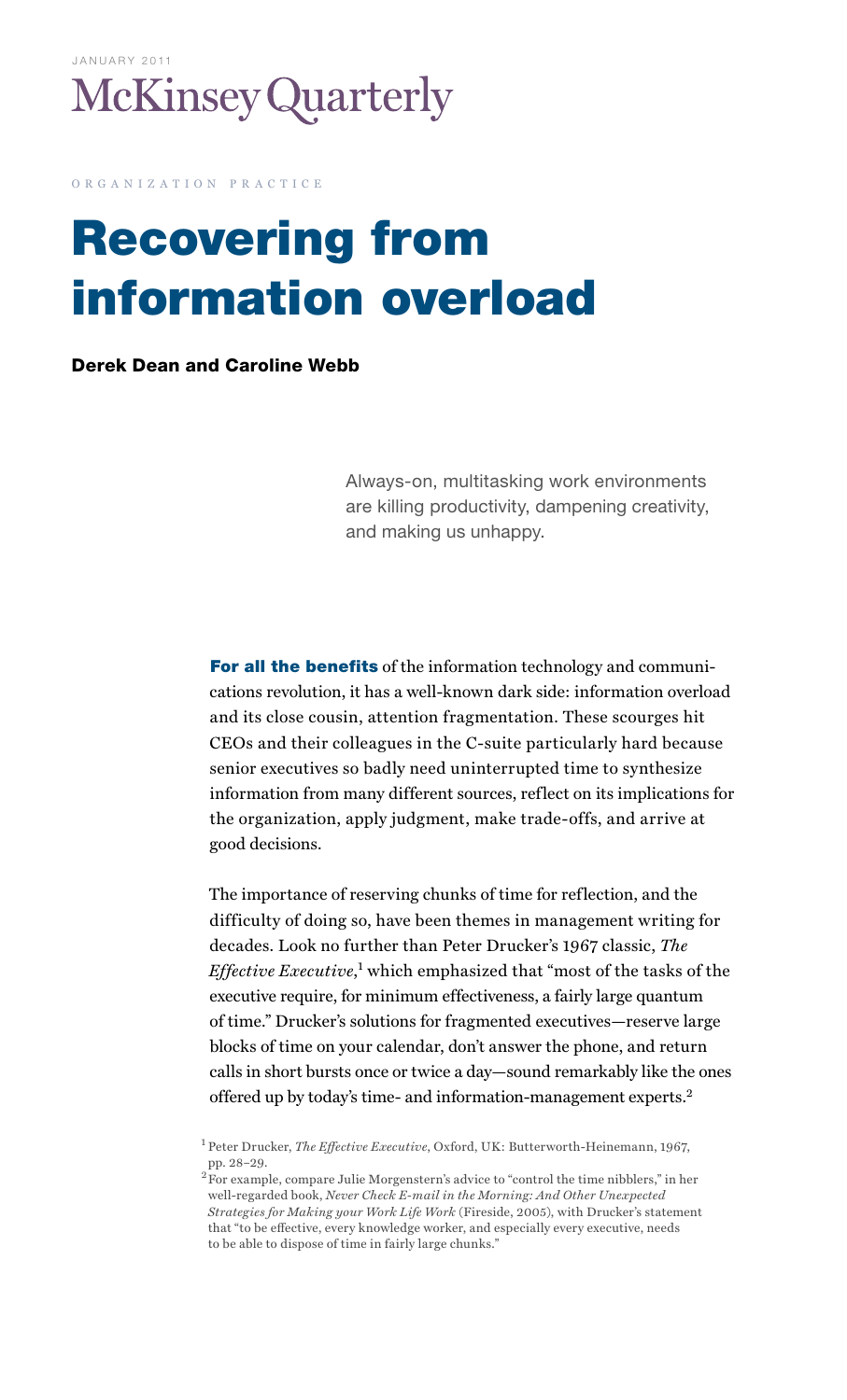Yet they are devilishly difficult to implement, and getting more so all the time. Every challenge recounted by Drucker in 1967 remains today: an unceasing rhythm of daily meetings, a relentless expectation of travel to connect with customers and far-flung reaches of the organization, an inordinate number of opportunities to represent the company at dinners and events. Add to these challenges a torrent of e-mail, huge volumes of other information, and an expanding variety of means—from the ever-present telephone to blogs, tweets, and social networks—through which executives can connect with their organizations and customers, and you have a recipe for exhaustion. Many senior executives literally have two overlapping workdays: the one that is formally programmed in their diaries and the one "before, after, and in-between," when they disjointedly attempt to grab spare moments with their laptops or smart phones, multitasking in a vain effort to keep pace with the information flowing toward them.

Better solutions exist, and they aren't rocket science.<sup>3</sup> What we hope to do in this article is help executives, and their organizations, by reminding them of three simple things. First, multitasking is a terrible coping mechanism. A body of scientific evidence demonstrates fairly conclusively that multitasking makes human beings less productive, less creative, and less able to make good decisions. If we want to be effective leaders, we need to stop.

Second, addressing information overload requires enormous selfdiscipline. A little like recovering addicts, senior executives must labor each day to keep themselves on track by applying timeless yet powerful guidelines: find time to focus, filter out the unimportant, forget about work every now and then. The holy grail, of course, is to retain the benefits of connectivity without letting it distract us too much.

Third, since senior executives' behavior sets the tone for the organization, they have a duty to set a better example. The widespread availability of powerful communications technologies means employees now share many of the time- and attention-management challenges of their leaders. The whole organization's productivity can now be affected by information overload, and no single person or group can address it in isolation. Resetting the culture to healthier norms is a critical new responsibility for 21st-century executives.

<sup>3</sup> For another view on today's information challenge and some potential solutions, see Paul Hemp, "Death by information overload," *Harvard Business Review*, September 2009, Volume 87, Number 9, pp. 82–89.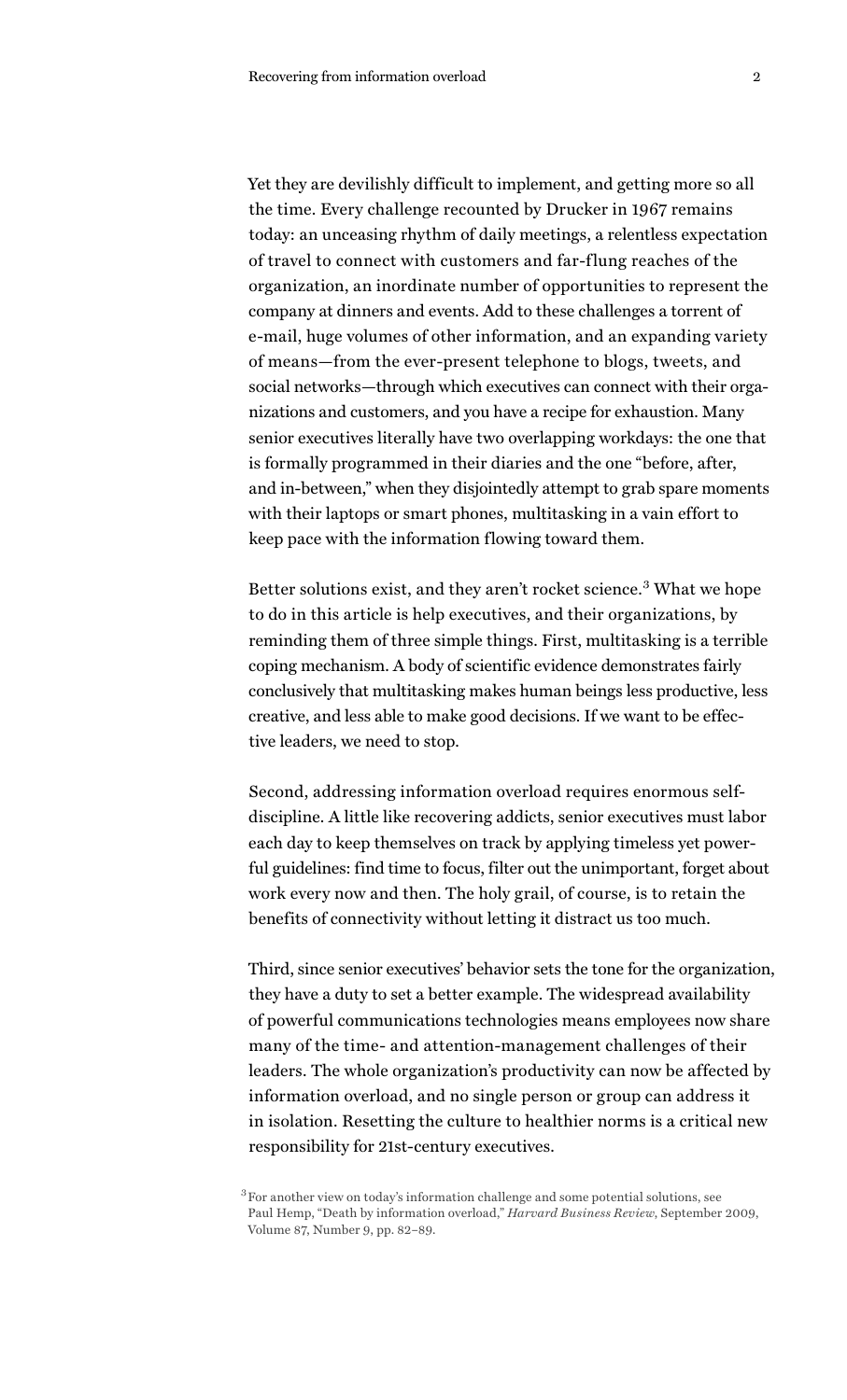# The perils of multitasking

We tend to believe that by doing several things at the same time we can better handle the information rushing toward us and get more done. What's more, multitasking—interrupting one task with another—can sometimes be fun. Each vibration of our favorite high-tech e-mail device carries the promise of potential rewards. Checking it may provide a welcome distraction from more difficult and challenging tasks. It helps us feel, at least briefly, that we've accomplished something even if only pruning our e-mail in-boxes. Unfortunately, current research indicates the opposite: multitasking unequivocally damages productivity.

#### It slows us down

The root of the problem is that our brain is best designed to focus on one task at a time. When we switch between tasks, especially complex ones, we become startlingly less efficient: in a recent study, for example, participants who completed tasks in parallel took up to 30 percent longer and made twice as many errors as those who completed the same tasks in sequence. The delay comes from the fact that our brains can't successfully tell us to perform two actions concurrently.<sup>4</sup> When we switch tasks, our brains must choose to do so, turn off the cognitive rules for the old task, and turn on the rules for the new one. This takes time, which reduces productivity, particularly for heavy multitaskers who, it seems, take even longer to switch between tasks than occasional multitaskers.<sup>5</sup>

In practice, most of us would probably acknowledge that multitasking lets us quickly cross some of the simpler items off our to-do lists. But it rarely helps us solve the toughest problems we're working on. More often than not, it's procrastination in disguise.

### It hampers creativity

One might think that constant exposure to new information at least makes us more creative. Here again, the opposite seems to be true. Teresa Amabile and her colleagues at the Harvard Business School evaluated the daily work patterns of more than 9,000 individuals working on projects that required creativity and innovation. They

<sup>4</sup> Christopher L. Asplund, Paul E. Dux, Jason Ivanoff, and René Marois, "Isolation of a central bottleneck of information processing with time-resolved fMRI," *Neuron*, 2006, Volume 52, Number 6, pp. 1109–20.

 $^5$  Eyal Ophir, Clifford Nass, and Anthony D. Wagner, "Cognitive control in media multitaskers," *PNAS*, 2009, Volume 106, Number 37, pp. 15583–87.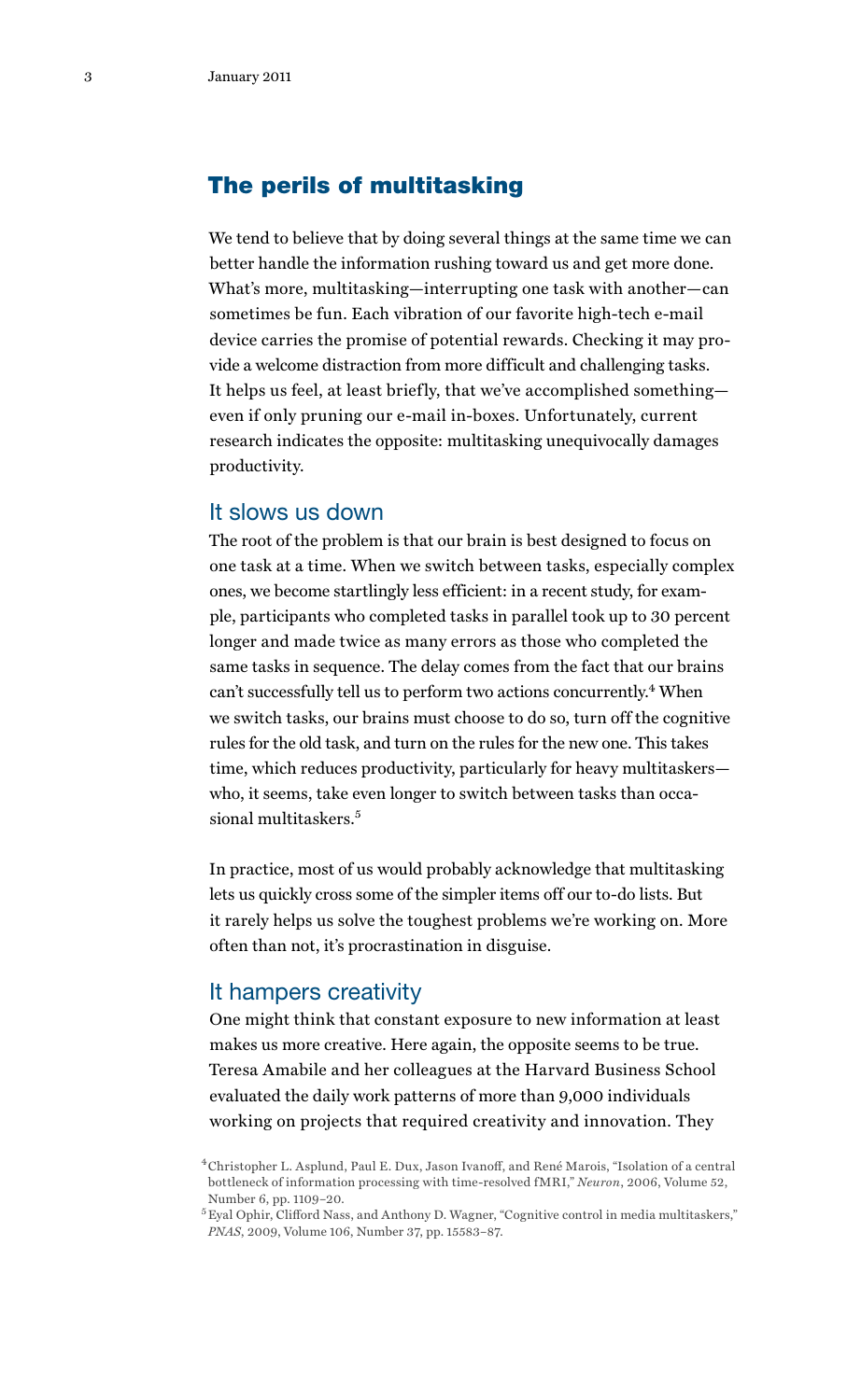# We are at risk of moving toward an ever less thoughtful and creative professional reality unless we stop now to redesign our working norms.

found that the likelihood of creative thinking is higher when people focus on one activity for a significant part of the day and collaborate with just one other person. Conversely, when people have highly fragmented days—with many activities, meetings, and discussions in groups—their creative thinking decreases significantly.<sup>6</sup>

These findings also make intuitive sense. Creative problem solving typically requires us to hold several thoughts at once "in memory," so we can sense connections we hadn't seen previously and forge new ideas. When we bounce around quickly from thought to thought, we know we're less likely to make those crucial connections.

# It makes us anxious and it's addictive

In laboratory settings, researchers have found that subjects asked to multitask show higher levels of stress hormones.7 A survey of managers conducted by Reuters revealed that two-thirds of respondents believed that information overload had lessened job satisfaction and damaged their personal relationships. One-third even thought it had damaged their health.<sup>8</sup>

Nonetheless, evidence is emerging that humans can become quite addicted to multitasking. Edward Hallowell and John Ratey from Harvard, for instance, have written about people for whom feeling connected provides something like a "dopamine squirt"—the neural effects follow the same pathways used by addictive drugs.<sup>9</sup> This effect is familiar too: who hasn't struggled against the urge to check the smart phone when it vibrates, even when we're in the middle of doing something else?

 $^6$  Teresa M. Amabile et al., "Time pressure and creativity in organizations: A longitudinal field study," Harvard Business School working paper, Number 02-073, 2002.

<sup>7</sup> Sue Shellenbarger, "Multitasking makes you stupid," *Wall Street Journal*, February 27, 2003.

 $^8$  David Bawden and Lyn Robinson, "The dark side of information: Overload, anxiety, and other paradoxes and pathologies," *Journal of Information Science*, Volume 20, Number 10, pp. 1–12.

<sup>9</sup> Edward M. Hallowell, MD, and John J. Ratey, MD, *Delivered from Distraction*, Ballantine Books, 2006.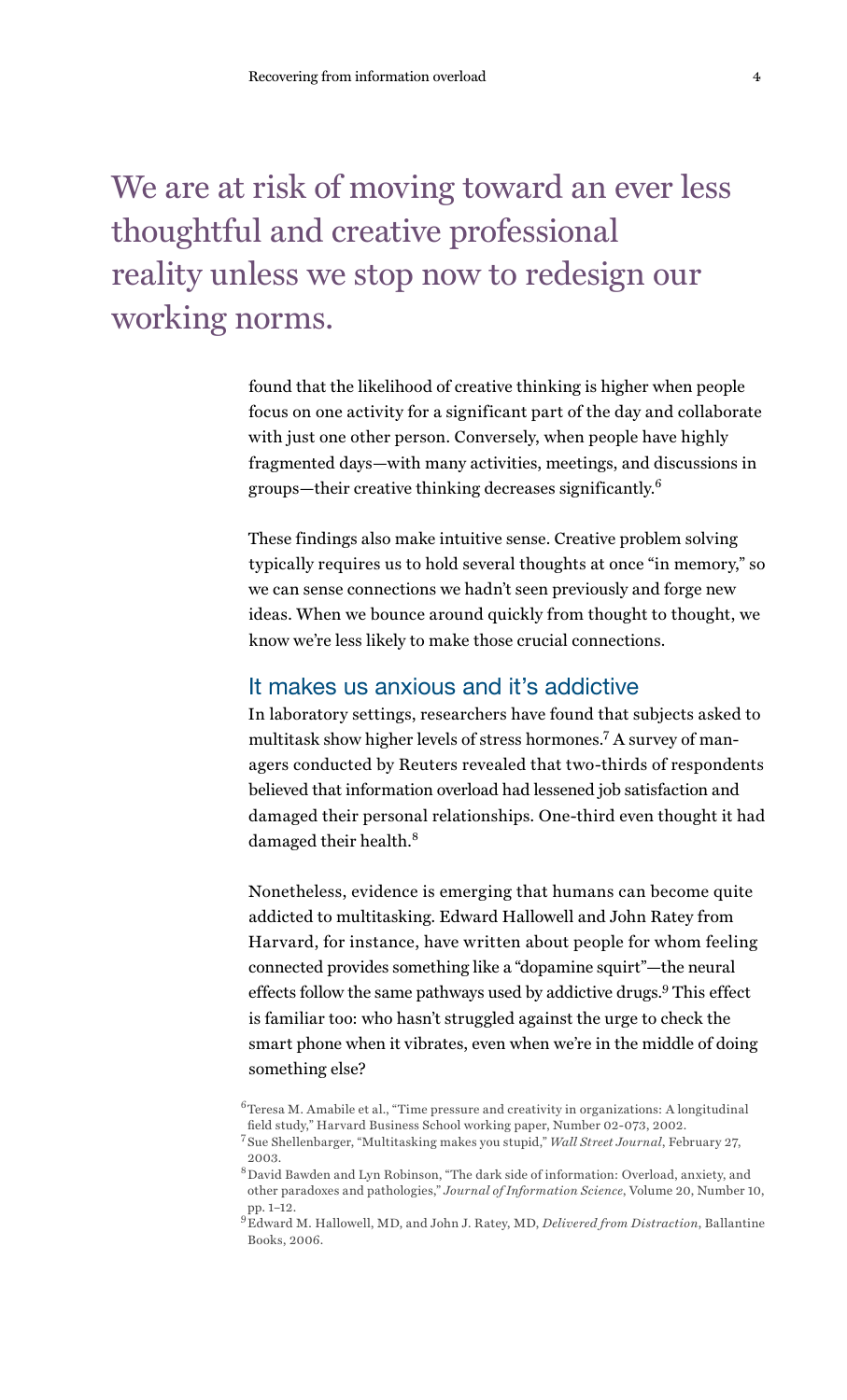# Coping with the deluge

So if multitasking isn't the answer, what is? In our conversations with CEOs and other executives trying to cope, we heard repeatedly about some fairly basic strategies that aren't very different in spirit from the ones Drucker described more than 40 years ago: some combination of focusing, filtering, and forgetting. The challenge for these executives, and all of us, is that executing such strategies in an always-on environment is harder than it was when Drucker was writing. It requires a tremendous amount of self-discipline, and we can't do it alone: in our teams and across the whole organization, we need to establish a set of norms that support a more productive way of working.

#### Focus

The calendars of CEOs and other senior executives are often booked back-to-back all day, sometimes in 15-minute increments. Gary Loveman, CEO of Harrah's Entertainment, describes the implication: "You have to guard against the danger of overeating at an interesting intellectual buffet. I often need to cover a lot of functional terrain over the course of a day, but I'm careful not to be too light on deserving topics and to make the time to get to meaningful depth on the most important ones."10 Digital information overload compounds the peril of "overeating" by flooding leaders with a variety of questions and topics that frequently could be addressed by others, thereby distracting those leaders from the thorny, unpleasant, and high-stakes problems where they are most needed.

Many executives respond through the old strategy of creating "alone time." Applied Materials CEO Mike Splinter, for example, finds time between 6:30 and 8:00 AM; Dame Christine Beasley, England's chief nursing officer, uses her traveling time; Brent Assink, executive director of the San Francisco Symphony, schedules any time he can find in the middle of the day. Bill Gross, chief investment officer at Pacific Investment Management Company (PIMCO), takes an extreme approach: "I don't answer or look at any e-mails I don't want to. I don't have a cell phone; I don't have a BlackBerry. My motto is, 'I don't want to be connected; I want to be disconnected.'"<sup>11</sup>

None of this can work, says Assink, unless the management team knows it must keep moving throughout the day without rapid-fire input from the top. Assink has been explicit with his staff: "If they want an

<sup>&</sup>lt;sup>10</sup>All unattributed quotes are taken from interviews conducted by the authors. 11Alex Taylor III et al., "How I work," *Fortune*, March 15, 2006.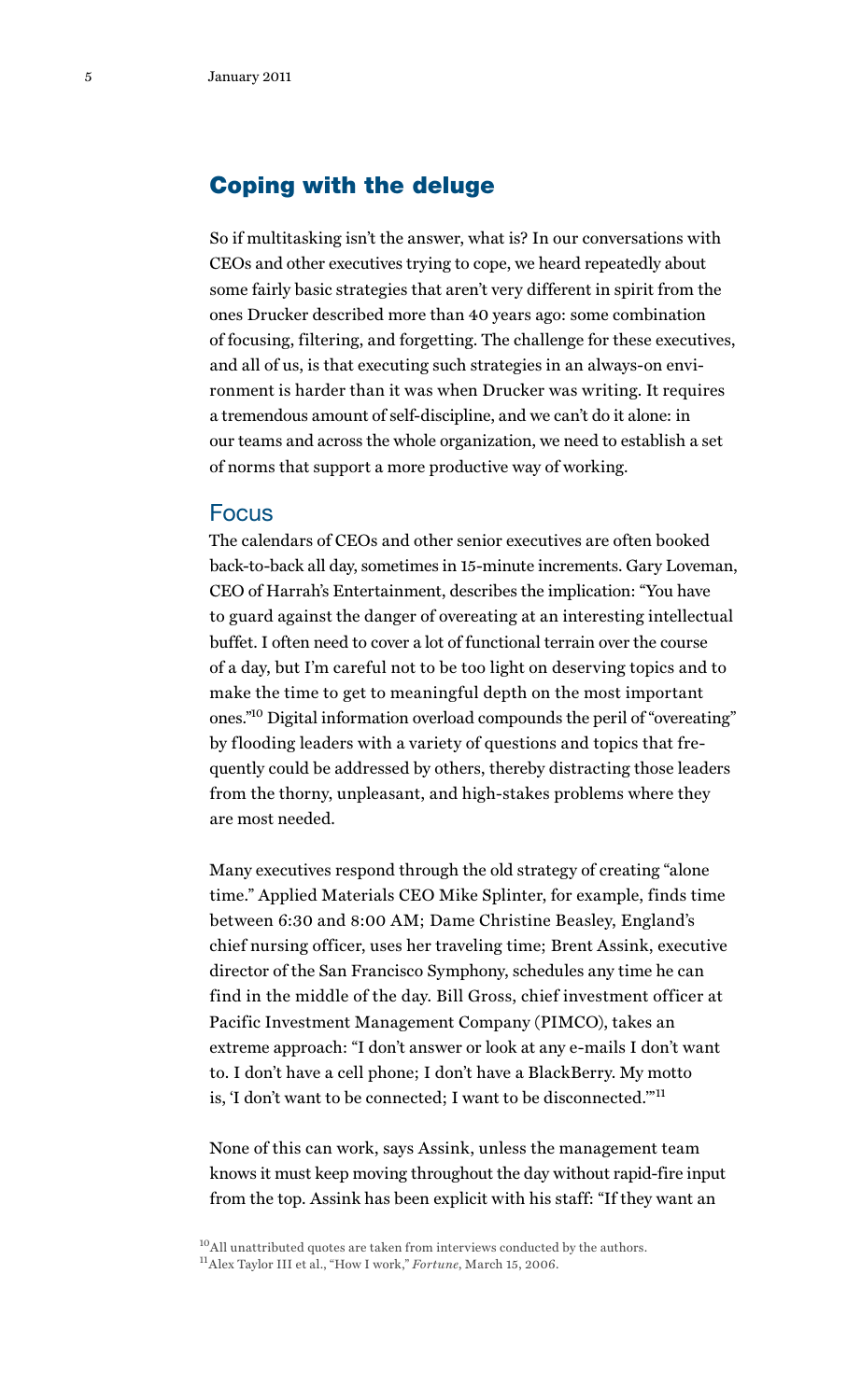immediate response, it will have to be a phone call. If they send an e-mail they will get a response at the end of the day."

What about the relentless barrage of information that pours in? Managing it may be as simple—and difficult—as switching off the input. Shut down e-mail, close Web browsers, have phone calls go automatically to voice mail, and let your assistant and team know that you are in a focused working session. Christine Beasley says, "If you're really addicted and can't be trusted not to check the BlackBerry when it's in your pocket or bag, you just have to leave it behind."

#### Filter

Of course, turning everything off just means that your inbox will be overflowing when you reconnect. And there's a danger of throwing out the baby with the bathwater: no one wants to lose the ability to stay in touch easily with the organization, customers, and other stakeholders or to "give a short and direct answer to quick questions," as Mike Splinter puts it, adding that "you don't want to be the blockade in the business cycle."

A good filtering strategy, therefore, is critical. It starts with giving up the fiction that leaders need to be on top of everything, which has taken hold as information of all types has become more readily and continuously accessible. Rather, plain old delegation is as important with information as it always has been with tasks. As Gary Loveman says, "Keeping current on what is going on takes a lot of my time, but I only engage in depth personally on those issues that are best served by my involvement and are critical to the company's performance, either now or in the future." Christine Beasley has a similar view: "You cannot read everything. The things that I do look at are the things that matter, the things I really need to make a decision on."

Some leaders now explicitly refuse to respond to any e-mail on which they are only cc'd, to filter out issues that others think require no action from them. You also may need to educate the people around you about what deserves to fill your limited time. Gary Loveman explains that "there is a substantial ante to get my time—you need to do some work, provide me with data and insight, let me read something in advance. That simple bar keeps a lot of the items of lesser importance off my calendar."

Winning respect for your in-box, though, won't get you all the way there. Establishing an effective, day-to-day information-management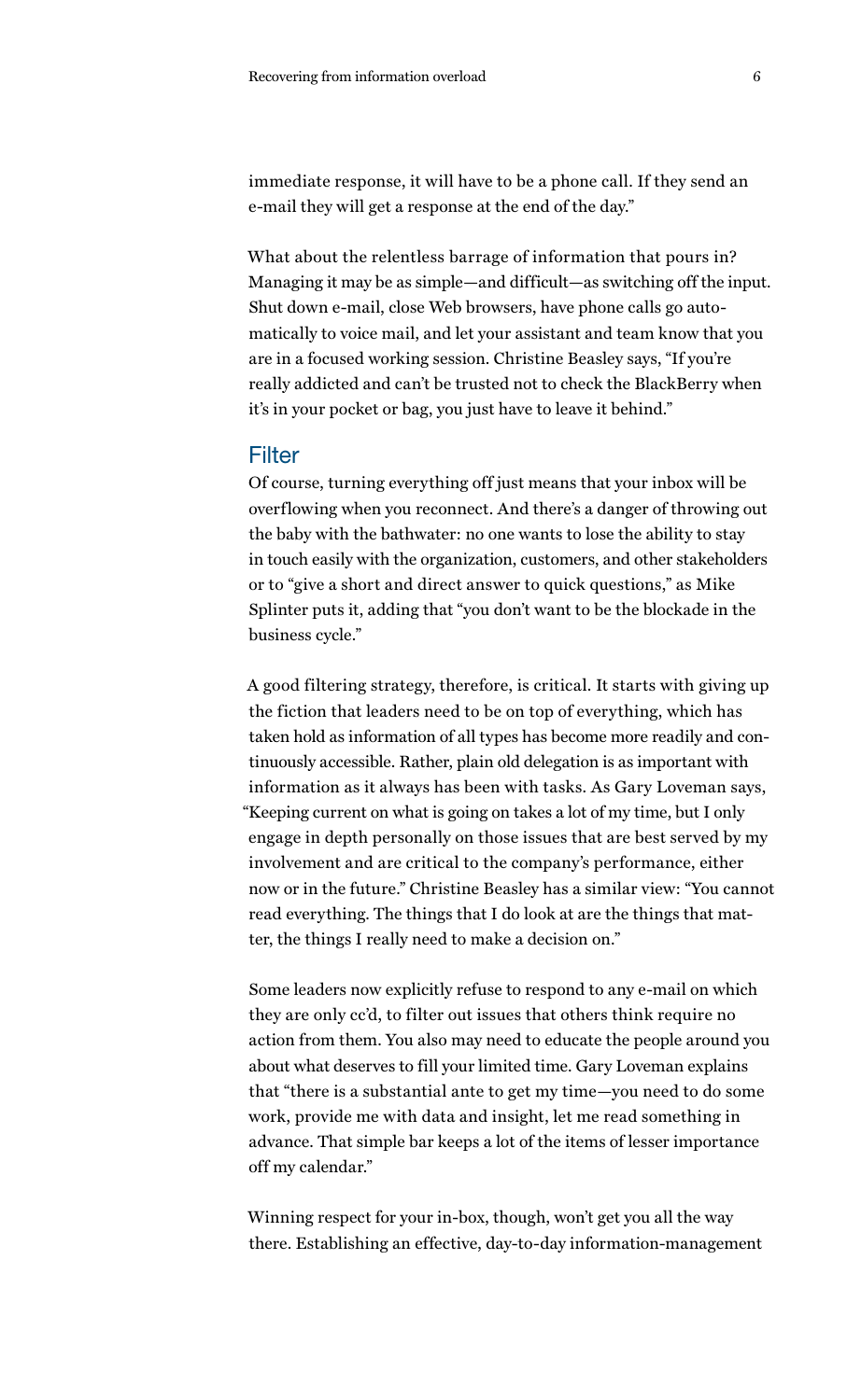support structure has become a critical success factor for senior executives. This structure may be elaborate, including a chief of staff for the CEO of a major organization, or as simple as a capable assistant who "is fantastic at managing some of my e-mail traffic, weeding out the things that I don't really need to see," as Christine Beasley says.

## **Forget**

It bears repeating that giving our brains downtime to process new intellectual input is a critical element of learning and thinking creatively not just according to researchers, but also to corporate leaders. Bill Gross says, "Some of my best ideas literally come from standing on my head doing yoga. After about 15 minutes of yoga, all of a sudden some significant light bulbs seem to turn on."<sup>12</sup> Mike Splinter also sees value in physical exercise: "I find that just staying in shape helps me be more mentally crisp every day."

Getting outside helps—recent research has found that people learn significantly better after a walk in nature compared with a walk in the city.13 And emotional interaction with other people can also divert attention from conscious intellectual processing, a good step toward engaging the unconscious. Sheri McCoy, chairman of Johnson & Johnson Pharmaceuticals Group, explains, "When I go home at night, I like to just say, 'OK, I'm not looking at my BlackBerry for two or three hours.' I'm just relaxing. I feel like that lets me conserve my energy and focus later." Christine Beasley has rules that protect her personal time at weekends, reasoning that "people can always get hold of me if it's urgent."

# A responsibility to hit the 'reset button'

All this was easier back in Drucker's day, when we couldn't talk on the phone during the daily commute, we didn't bring multiple connectivityenabling devices with us on vacation, and planes didn't have Wi-Fi. The strategies of focusing, filtering, and forgetting are also tougher to implement now because of the norms that have developed around 21st-century teamwork. Most leaders today would feel guilty if they didn't respond to an e-mail within 24 hours. Few feel comfortable "hiding" from their teams during the day (or on the drive home or during the evening) in order to focus more intently on the most complex issues. And there is the personal satisfaction that comes from feeling needed.

<sup>12</sup>Alex Taylor III et al., "How I work," *Fortune*, March 15, 2006.

<sup>13</sup>Matt Richtel, "Digital devices deprive brain of needed downtime," *New York Times*, August 24, 2010.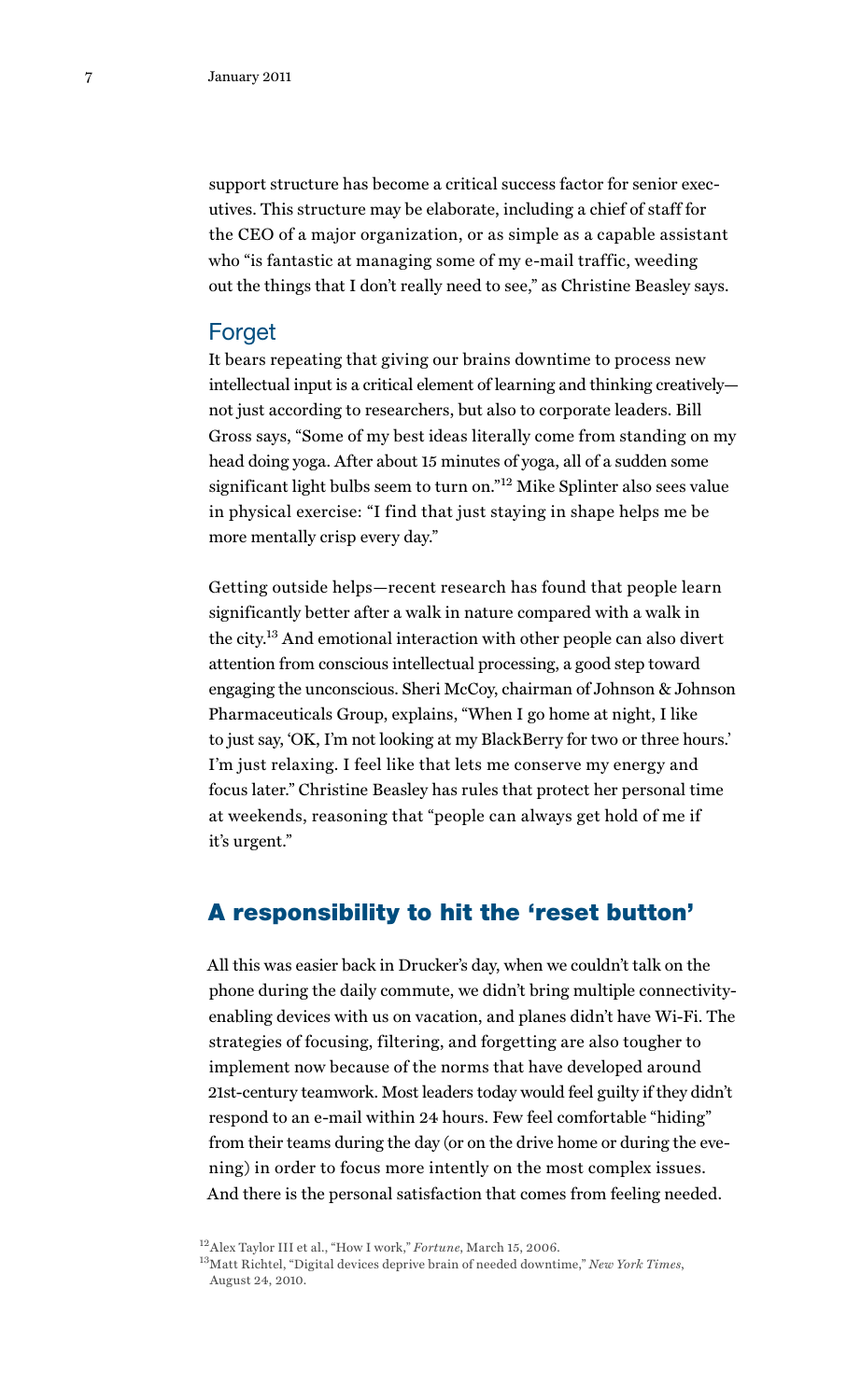But there is a business responsibility to reset these norms, given how markedly information overload decreases the quality of learning and decision making. Multitasking is not heroic; it's counterproductive. As the technological capacity for the transmission and storage of information continues to expand and quicken, the cognitive pressures on us will only increase. We are at risk of moving toward an ever less thoughtful and creative professional reality unless we stop now to redesign our working norms.

First, we need to acknowledge and reevaluate the mind-sets that attach us to our current patterns of behavior. We have to admit, for example, that we do feel satisfied when we can respond quickly to requests and that doing so somewhat validates our desire to feel so necessary to the business that we rarely switch off. There's nothing wrong with these feelings, but we need to consider them alongside their measurable cost to our long-term effectiveness. No one would argue that burning up all of a company's resources is a good strategy for long-term success, and that is equally true of its leaders and their mental resources.

Second, leaders need to become more ruthless than ever about stepping back from all but the areas that they alone must address. There's some effort involved in choosing which areas to delegate; it takes skill in coaching others to handle tasks effectively and clarity of expectations on both sides. But with those things in place, a more mindful division of labor creates more time for leaders' focused reflections on the most critical issues and also develops a stronger bench of talent.

Finally, to truly make this approach work, leaders have to redesign working norms together with their teams. One person, even a CEO, cannot do that alone—who wants to be the sole person on the senior team who leaves the smart phone behind when he or she goes on vacation? Absent some explicit discussion, that kind of action could be taken as a lack of commitment to the business, not as a productive attempt to disconnect and recharge. So we encourage leaders and their teams to discuss openly how they choose to focus, filter, and forget; how they support each other in creating the necessary time and space to perform at their best; and how they enable others, throughout the organization, to do the same. This conversation can also be the right starting point for a deeper look at the information and technology needs of all the company's knowledge workers. (For more on how to tackle this thorny problem, see "Rethinking knowledge work: A strategic approach," on mckinseyquarterly.com.)